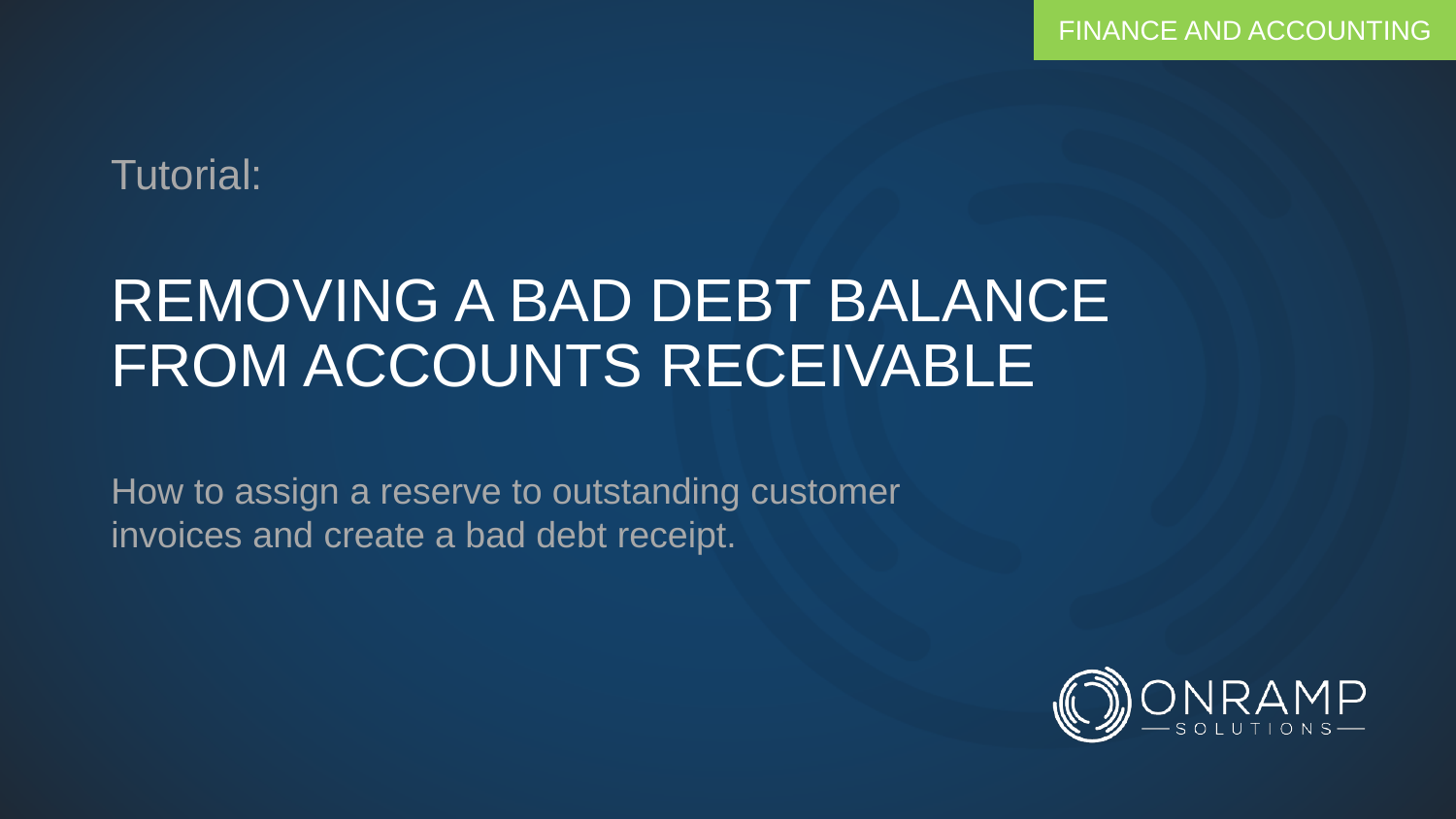| Customers with uncollectable debt                                  | 3  |
|--------------------------------------------------------------------|----|
| Assigning a reserve                                                |    |
| Task 1: Assigning the reserve to a customer invoice                | 4  |
| (Optional) Applying a dollar value reserve instead of a percentage | 5  |
| <b>Creating a journal entry</b>                                    |    |
| Task 2: Generating the bad debt report                             |    |
| Task 3: Creating the journal entry                                 | 8  |
| Task 4: Adding journal entry details                               | 9  |
| Creating the bad debt receipt                                      |    |
| Task 5: Creating the receipt                                       | 12 |
| Task 6: Selecting the invoice to apply the receipt                 | 13 |
| Task 7: Entering the amount cleared                                | 14 |
| Task 8: Removing the allowance                                     | 15 |
| Task 9: Finalizing the receipt                                     | 16 |

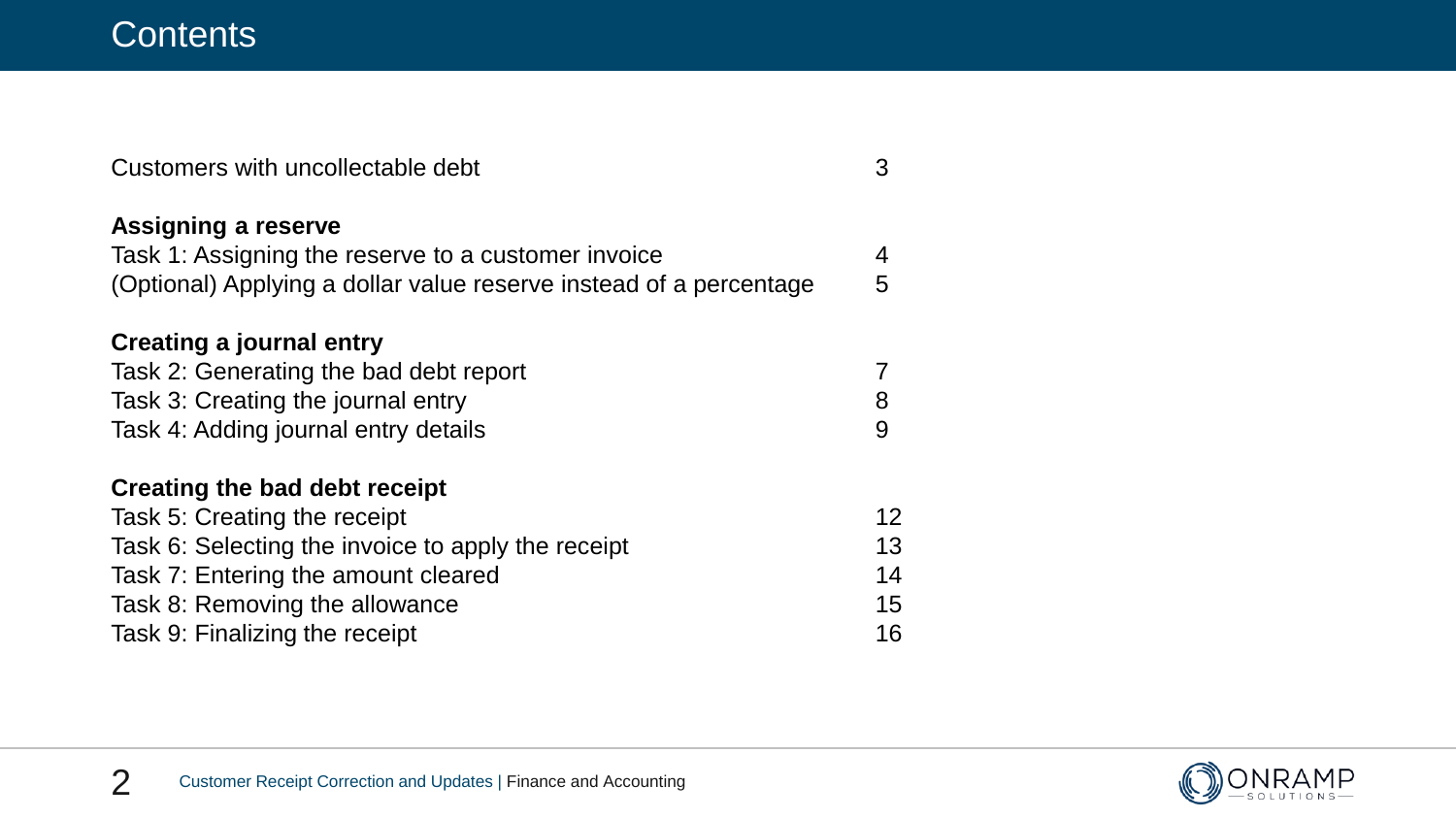When a customers accounts receivable has been identified as uncollectable and all other methods of debt collection have been exhausted the debt can be written off by removing the amount from the accounts receivable.

The debt will need to be logged as a journal entry and a reserve needs to be assigned to each invoice that has an overdue payment.

Writing off the final debt requires the creation of a debit to Allowance for Doubtful Accounts and a credit to Accounts Receivable.

|     |                         |                       | Customer Receipt Maintenance [S1056] |               |                            |     |                     |                              |                      |                          |  |                    |                     | $\Sigma$                 |
|-----|-------------------------|-----------------------|--------------------------------------|---------------|----------------------------|-----|---------------------|------------------------------|----------------------|--------------------------|--|--------------------|---------------------|--------------------------|
|     | Customer Receipt Header |                       |                                      |               |                            |     |                     |                              |                      |                          |  |                    |                     |                          |
|     | Customer: VVC           |                       |                                      |               | VOLVO TRUCKS NORTH AMERICA |     |                     |                              |                      |                          |  |                    | Credit Terms: Net60 | $\overline{\phantom{a}}$ |
|     |                         |                       |                                      |               |                            |     |                     |                              |                      |                          |  |                    |                     |                          |
|     | Our Receipt Ref         |                       | Customer Rec. Ref                    |               | <b>Bank</b>                |     | <b>Receipt Date</b> |                              | Account              |                          |  | **Receipt Value:   |                     | \$0.00                   |
|     |                         |                       |                                      | <b>TD</b>     |                            |     | 04/07/2016          |                              | 731229               |                          |  | Amt Applied:       |                     | \$0.00                   |
|     | Writing off bad debt    |                       | Writing off bad debt                 | <b>TD</b>     |                            | ▾   | 03/01/2017          |                              | $\frac{1}{2}$ 731229 | $\blacktriangledown$     |  | Amt Remaining:     |                     | \$0.00                   |
|     |                         |                       |                                      |               |                            |     |                     |                              |                      |                          |  | Currency: CDN      |                     | $\blacktriangledown$     |
|     |                         |                       |                                      |               |                            |     |                     |                              |                      |                          |  |                    |                     |                          |
|     |                         |                       |                                      |               |                            |     |                     |                              |                      |                          |  | Bank GL Acct: 1001 |                     | $\blacktriangledown$     |
|     | CR Filename:            |                       |                                      |               | $\overline{\phantom{a}}$   |     |                     | **Effective Date: 03/01/2017 |                      | $\overline{\phantom{a}}$ |  |                    |                     |                          |
|     | Comments:               |                       |                                      |               |                            |     |                     | **Pay Method: EFT            |                      | ٠                        |  |                    | Finalize            |                          |
|     |                         |                       |                                      |               |                            |     |                     |                              |                      |                          |  |                    |                     |                          |
|     | Customer Receipt Detail |                       |                                      |               |                            |     |                     |                              |                      |                          |  |                    |                     |                          |
|     | $-$ Type                | Invoice               |                                      | GL Code       |                            |     | Open Bal            | Amt Cleared                  |                      | Disc Taken               |  | Amt Paid           | Lock                |                          |
| II. |                         | $\blacksquare$ MEM740 |                                      | 1201          | ▼                          |     | \$1,214.00          |                              | \$890.00             | \$0.00                   |  | \$890.00           | <b>No</b>           |                          |
| N   |                         |                       |                                      | 1204          |                            |     | \$0.00              | $-$ \$890.00                 |                      | \$0.00                   |  | $-5890.00$         | <b>No</b>           |                          |
|     |                         |                       |                                      |               |                            |     |                     |                              |                      |                          |  |                    |                     |                          |
|     |                         |                       |                                      |               |                            |     |                     |                              |                      |                          |  |                    |                     |                          |
|     |                         |                       |                                      |               |                            |     |                     |                              |                      |                          |  |                    |                     |                          |
|     |                         |                       |                                      |               |                            |     |                     |                              |                      |                          |  |                    |                     |                          |
|     |                         |                       |                                      |               |                            |     |                     |                              |                      |                          |  |                    |                     |                          |
|     |                         |                       |                                      |               |                            |     | Supp.Doc File:      |                              |                      |                          |  |                    |                     |                          |
|     |                         |                       |                                      |               |                            |     |                     | Invoice Filename: MEM740.pdf |                      |                          |  |                    |                     |                          |
|     | Comments:               |                       |                                      |               |                            |     |                     |                              |                      |                          |  |                    | Show Open Invoices  |                          |
|     |                         |                       |                                      |               |                            |     |                     |                              |                      |                          |  |                    |                     |                          |
|     | F1 for Help             |                       |                                      | <b>Browse</b> | Edit                       | Add |                     | <b>Delete</b>                | OK                   | Cancel                   |  | Print              |                     | Exit                     |

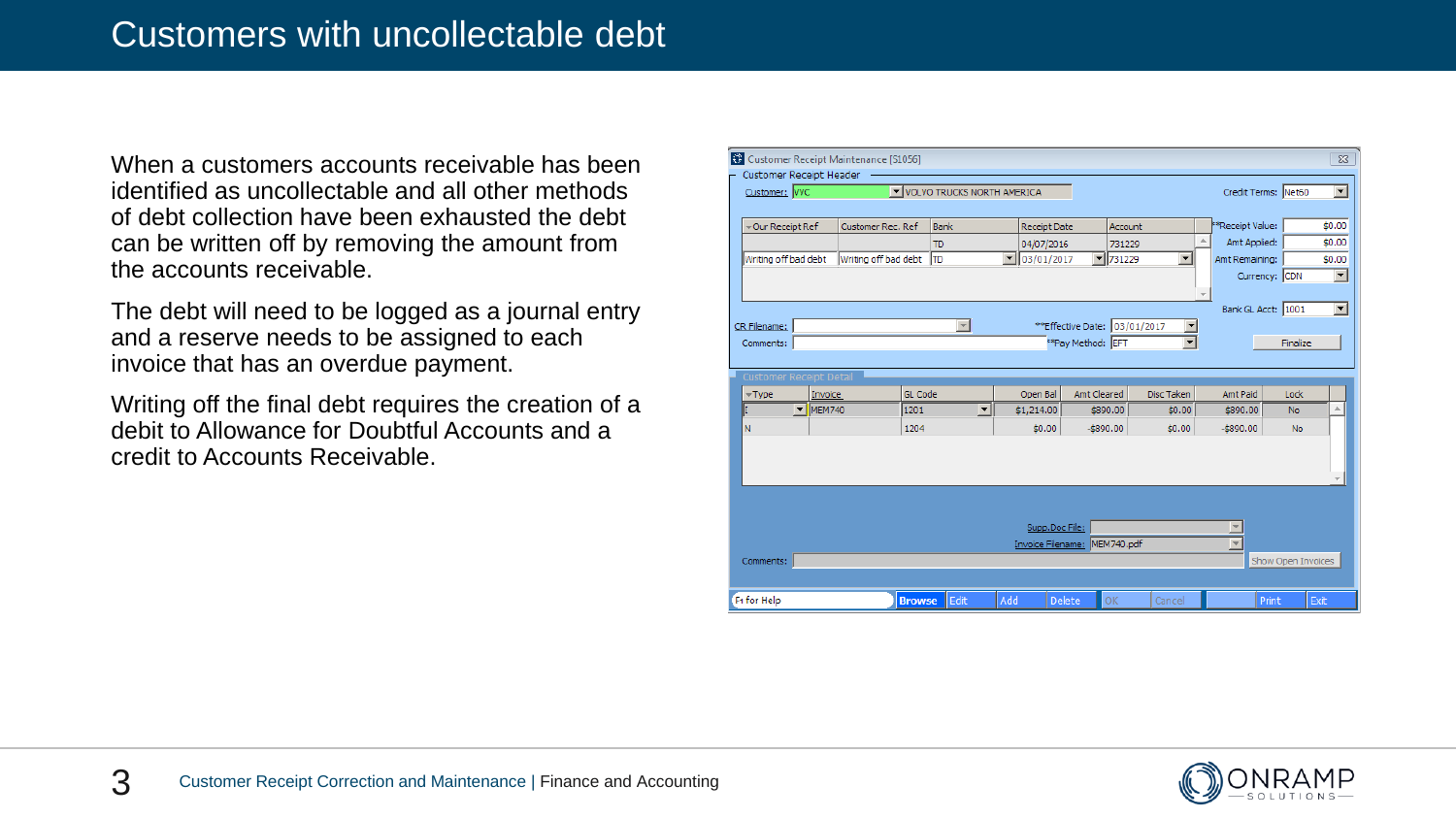#### Open the **Assign Reserve to Customer Invoice [S2524]** screen.

1. Use the filters to find the invoice that has been unpaid well beyond the payment terms.

You can search for a specific invoice, if you know the number, or you can filter using **Past Due Days**.

- 2. Click on the invoice with the unpaid debt and select **Yes** in the **Select** field.
- 3. In the **Set Reserve % to** field enter the percentage of bad debt you expect to be uncollectable.
- 4. Click the **Update** button.

| Assign Reserve to Customer Invoice [S2524]<br>$\overline{\mathbf{x}}$<br>Update Multiple Reserve Percentages |                                            |                                                                              |                                            |                                |                   |           |                    |           |                |  |  |  |  |
|--------------------------------------------------------------------------------------------------------------|--------------------------------------------|------------------------------------------------------------------------------|--------------------------------------------|--------------------------------|-------------------|-----------|--------------------|-----------|----------------|--|--|--|--|
| Customer: <all></all>                                                                                        |                                            | $\blacktriangleright$ Select All Records                                     |                                            |                                |                   |           | Select All         |           |                |  |  |  |  |
| Past Due Days:                                                                                               |                                            | 30                                                                           | Ignore Past Due Criteria:                  | No                             |                   |           | Deselect All       |           |                |  |  |  |  |
| Search:                                                                                                      |                                            |                                                                              |                                            |                                |                   |           |                    |           |                |  |  |  |  |
| - Invoice Num                                                                                                | <b>Invoice Date</b>                        | <b>Discount Date</b>                                                         | Due Date                                   | <b>Invoice Total</b>           | Open Bal          | Reserve % | <b>Reserve Amt</b> | Select    |                |  |  |  |  |
| IN10546                                                                                                      | 12/06/2016                                 | 12/06/2016                                                                   | 01/05/2017                                 | \$2,665.68                     | \$2,665.68        | 0.0       | \$0.00             | <b>No</b> | ٠              |  |  |  |  |
| IN10623                                                                                                      | 12/13/2016                                 | 12/13/2016                                                                   | 01/12/2017                                 | \$2,341.89                     | \$2,341.89        | 0.0       | \$0.00             | <b>No</b> |                |  |  |  |  |
| IN10626                                                                                                      | 12/15/2016                                 | 12/15/2016                                                                   | 01/14/2017                                 | \$86,323,28                    | \$310.94          | 0.0       | \$0.00             | <b>No</b> |                |  |  |  |  |
| <b>IN2581</b>                                                                                                | 07/08/2013                                 | 07/08/2013                                                                   | 09/06/2013                                 | \$0.00                         | \$0.00            | 0.0       | \$0.00             | <b>No</b> |                |  |  |  |  |
| <b>IN2583</b>                                                                                                | 07/08/2013                                 | 07/08/2013                                                                   | 09/06/2013                                 | \$0.00                         | \$0.00            | 0.0       | \$0.00             | <b>No</b> |                |  |  |  |  |
| <b>IN6774</b>                                                                                                | 03/31/2015                                 | 03/31/2015                                                                   | 04/30/2015                                 | \$0.00                         | \$0.00            | 0.0       | \$0.00             | <b>No</b> |                |  |  |  |  |
| IN9793                                                                                                       | 07/12/2016                                 | 07/12/2016                                                                   | 09/25/2016                                 | \$373.14                       | \$373.14          | 0.0       | \$0.00             | <b>No</b> |                |  |  |  |  |
| <b>IN9977</b>                                                                                                | 08/23/2016                                 | 08/23/2016                                                                   | 11/06/2016                                 | \$1,382.82                     | \$1,073.58        | 0.0       | \$0.00             | <b>No</b> |                |  |  |  |  |
| <b>MEM351</b>                                                                                                | 03/26/2013                                 | 04/25/2013                                                                   | 04/25/2013                                 | \$0.00                         | \$0.00            | 0.0       | \$0.00             | <b>No</b> |                |  |  |  |  |
| <b>MEM371</b>                                                                                                | 05/10/2013                                 | 05/10/2013                                                                   | 06/09/2013                                 | \$0.00                         | \$0.00            | 0.0       | \$0.00             | <b>No</b> |                |  |  |  |  |
| <b>MEM740</b>                                                                                                | 05/11/2016                                 | 05/11/2016                                                                   | 07/10/2016                                 | \$1,214.00                     | \$1,214.00        | 0.0       | \$0.00             | <b>No</b> |                |  |  |  |  |
| MEM844                                                                                                       |                                            | $11/22/2016$   $11/22/2016$                                                  | $01/21/2017$ $\blacksquare$                | \$1,500.00                     | \$1,500.00        | 0.0       | \$0.00             | Yes       | $\overline{2}$ |  |  |  |  |
| Invoice Filename: MEM844.pdf                                                                                 |                                            |                                                                              |                                            | 3                              | Set Reserve % to: | 75.0      | Update             |           | 4              |  |  |  |  |
| **Customer:                                                                                                  | Update Indivdual Reserve %<br>$ <$ ALL $>$ | <b>Invoice Date:</b><br>$\overline{\phantom{a}}$<br>$\overline{\phantom{a}}$ | $\sqrt{\frac{m}{d}}$                       | <b>Invoice Total:</b>          |                   |           | Reserve %:         |           |                |  |  |  |  |
| <b>Invoice Num:</b>                                                                                          |                                            | Discount Date:<br>Due Date:                                                  | $\sqrt{\frac{m}{d}}$ dd/yyyy<br>mm/dd/yyyy | Open Balance:<br>Reserve Cmnt: |                   |           | Reserve Amt:       |           |                |  |  |  |  |
| Fi for Help                                                                                                  |                                            | <b>Browse</b>                                                                | Edit<br>Add                                | Delete                         | ОK                | Cancel    | Print              | Exit      |                |  |  |  |  |

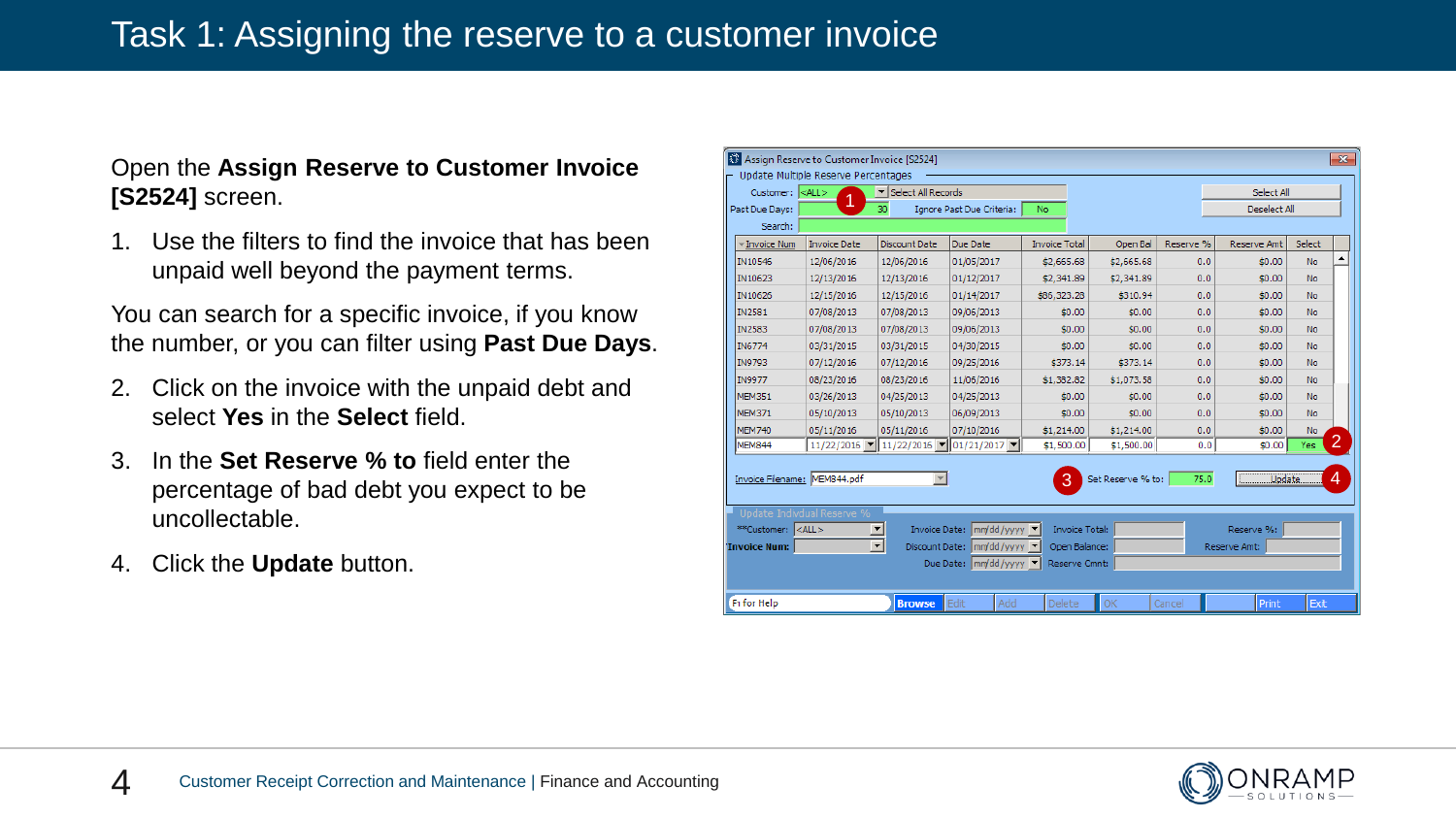If you have an individual invoice and you know there is a pricing discrepancy you can assign an actual dollar value instead of a percentage value for the reserve.

- 1. Select the **Update Individual Reserve %**  frame.
- 2. Select the **Invoice Number** from the drop down menu.
- 3. Click the **Edit** button in the bottom menu.
- 4. Enter the dollar value in the **Reserve Amt** field.
- 5. Select the invoice with the unpaid debt and select **Yes** in the **Select** field.
- 6. Click **OK** to finalize. (*The Reserve % field will calculate the percentage value based on the dollar value).*

| Customer: <all></all>        |                             | Select All Records               |                                                      |                                |                   |               | Select All         |                |
|------------------------------|-----------------------------|----------------------------------|------------------------------------------------------|--------------------------------|-------------------|---------------|--------------------|----------------|
| Past Due Days:               |                             | 30                               | Ignore Past Due Criteria:                            | No                             |                   |               | Deselect All       |                |
| Search:                      |                             |                                  |                                                      |                                |                   |               |                    |                |
| - Invoice Num                | <b>Invoice Date</b>         | Discount Date                    | Due Date                                             | <b>Invoice Total</b>           | Open Bal          | Reserve %     | <b>Reserve Amt</b> | Select         |
| <b>IN10546</b>               | 12/06/2016                  | 12/06/2016                       | 01/05/2017                                           | \$2,665.68                     | \$2,665.68        | 0.0           | \$0.00             | ▲<br><b>No</b> |
| IN10623                      | 12/13/2016                  | 12/13/2016                       | 01/12/2017                                           | \$2,341.89                     | \$2,341.89        | 0.0           | \$0.00             | <b>No</b>      |
| IN10626                      | 12/15/2016                  | 12/15/2016                       | 01/14/2017                                           | \$86,323.28                    | \$310.94          | 0.0           | \$0.00             | <b>No</b>      |
| <b>IN2581</b>                | 07/08/2013                  | 07/08/2013                       | 09/06/2013                                           | \$0.00                         | \$0.00            | 0.0           | \$0.00             | <b>No</b>      |
| <b>IN2583</b>                | 07/08/2013                  | 07/08/2013                       | 09/06/2013                                           | \$0.00                         | \$0.00            | 0.0           | \$0.00             | <b>No</b>      |
| <b>IN6774</b>                | 03/31/2015                  | 03/31/2015                       | 04/30/2015                                           | \$0.00                         | \$0.00            | 0.0           | \$0.00             | <b>No</b>      |
| <b>IN9793</b>                | 07/12/2016                  | 07/12/2016                       | 09/25/2016                                           | \$373.14                       | \$373.14          | 0.0           | \$0.00             | <b>No</b>      |
| <b>IN9977</b>                | 08/23/2016                  | 08/23/2016                       | 11/06/2016                                           | \$1,382.82                     | \$1,073.58        | 0.0           | \$0.00             | <b>No</b>      |
| <b>MEM351</b>                | 03/26/2013                  | 04/25/2013                       | 04/25/2013                                           | \$0.00                         | \$0.00            | 0.0           | \$0.00             | <b>No</b>      |
| <b>MEM371</b>                | 05/10/2013                  | 05/10/2013                       | 06/09/2013                                           | \$0.00                         | \$0.00            | 0.0           | \$0.00             | <b>No</b>      |
| MEM740                       | $05/11/2016$ $\blacksquare$ | 05/11/2016                       | 07/10/2016                                           | \$1,214.00                     | \$1,214.00        | 73.3          | \$890.00           | Yes<br>5       |
| <b>MEM844</b>                | 11/22/2016                  | 11/22/2016                       | 01/21/2017                                           | \$1,500.00                     | \$1,500.00        | 75.0          | \$1,125.00         | No.            |
| Invoice Filename: MEM740.pdf |                             | $\vert \nabla \vert$             |                                                      |                                | Set Reserve % to: | 0.0           | Update             |                |
|                              | Update Indivdual Reserve %  |                                  |                                                      |                                |                   |               |                    |                |
| **Customer: <all></all>      |                             | <b>Invoice Date:</b>             | $05/11/2016$ $\triangledown$                         | <b>Invoice Total:</b>          |                   | \$1,214.00    | Reserve %:         | 73.3           |
| Invoice Num: MEM740          |                             | $\overline{2}$<br>Discount Date: | $05/11/2016$ $\triangledown$<br>Due Date: 07/10/2016 | Open Balance:<br>Reserve Cmnt: |                   | \$1,214.00    | Reserve Amt:       | 890            |
| F1 for Help                  |                             | <b>Browse</b>                    | <b>Edit</b><br>Add                                   | Delete                         | OK                | <b>Cancel</b> | Print              | Exit           |

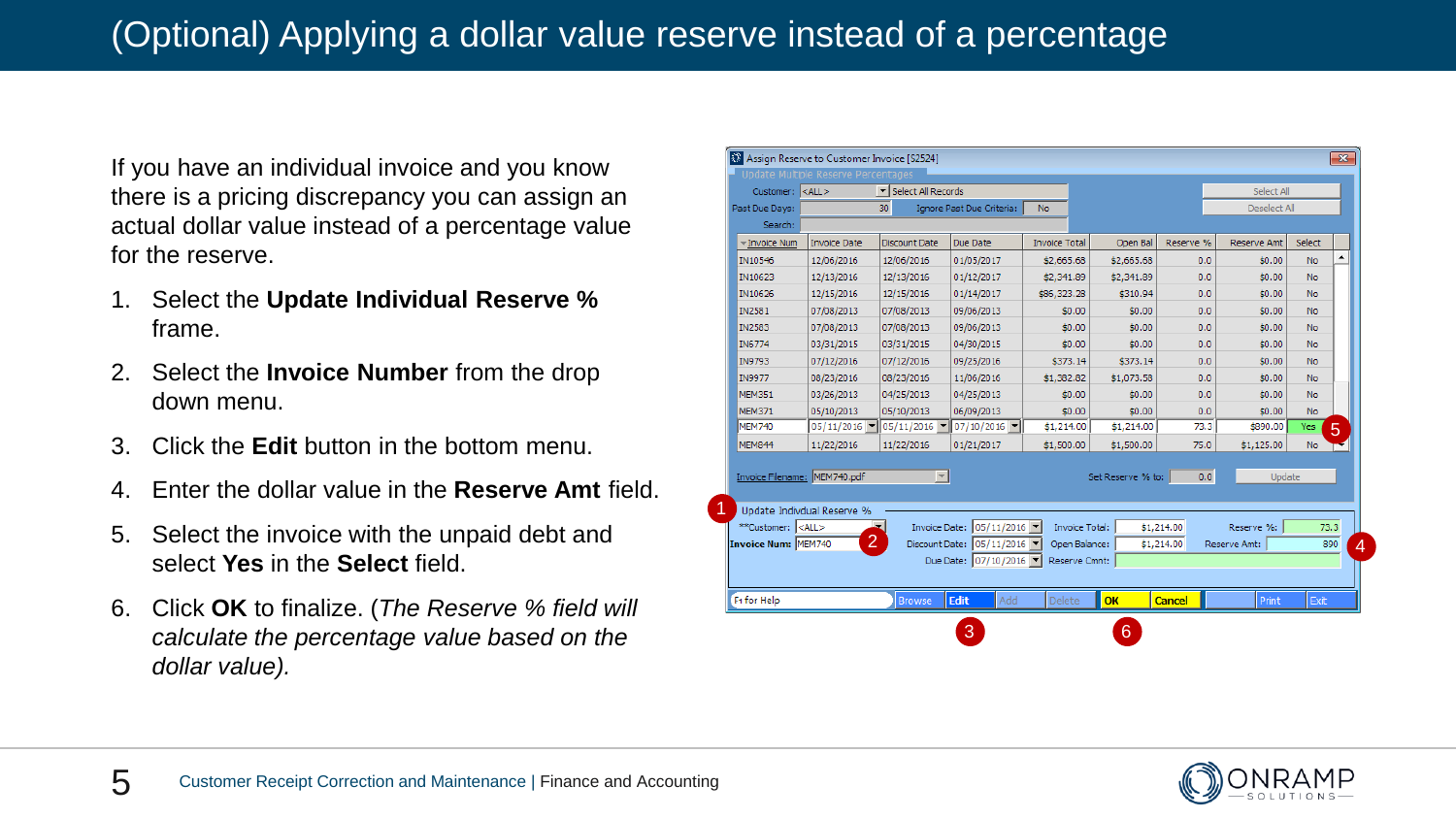FINANCE AND ACCOUNTING

## CREATING THE JOURNAL ENTRY

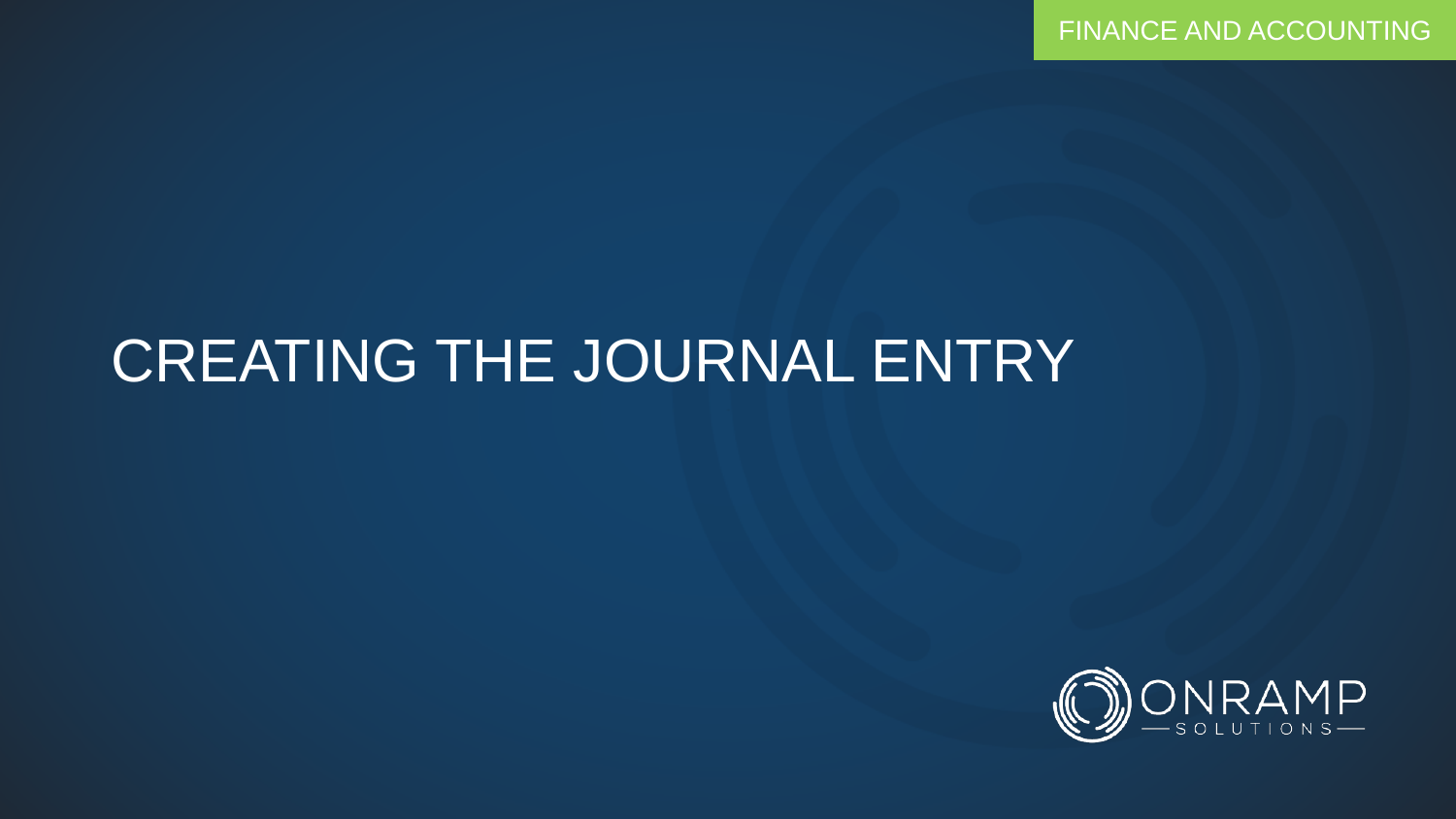1

Before a journal entry is created run the **A/R Reserve Review – Reserve Calculation – Customer Invoice [R4637]** report. This will list all the bad debt invoices and provide a total amount.

- 1. Open the **A/R Reserve Review – Reserve Calculation – Customer Invoice [R4637]**  report.
- 2. Click the **Criteria** button to open the panel.
- 3. Use the filter to compile the invoices with the applied reserve percentage.
- 4. Click the **Generate** button.

| REPORT: R4637 - A/R Reserve Review - Reserve Calculation - Customer Invocie - |                                                                                         |                 |                                  |             |         |                            |                                                                     |                |                     |                |            |                                | $\begin{array}{c c c c c c} \hline \multicolumn{3}{c }{\multicolumn{3}{c }{\infty}} & \multicolumn{3}{c }{\multicolumn{3}{c }{\infty}} & \multicolumn{3}{c }{\infty} & \multicolumn{3}{c }{\infty} & \multicolumn{3}{c }{\infty} & \multicolumn{3}{c }{\infty} & \multicolumn{3}{c }{\infty} & \multicolumn{3}{c }{\infty} & \multicolumn{3}{c }{\infty} & \multicolumn{3}{c }{\infty} & \multicolumn{3}{c }{\infty} & \multicolumn{3}{c }{\infty} &$ |
|-------------------------------------------------------------------------------|-----------------------------------------------------------------------------------------|-----------------|----------------------------------|-------------|---------|----------------------------|---------------------------------------------------------------------|----------------|---------------------|----------------|------------|--------------------------------|-------------------------------------------------------------------------------------------------------------------------------------------------------------------------------------------------------------------------------------------------------------------------------------------------------------------------------------------------------------------------------------------------------------------------------------------------------|
| $\Gamma$ Criteria<br>Reset                                                    |                                                                                         |                 |                                  |             |         |                            |                                                                     |                |                     |                |            |                                |                                                                                                                                                                                                                                                                                                                                                                                                                                                       |
| 30<br>1. Past Due Days:                                                       |                                                                                         |                 |                                  |             |         |                            |                                                                     |                |                     |                |            |                                |                                                                                                                                                                                                                                                                                                                                                                                                                                                       |
|                                                                               |                                                                                         |                 |                                  |             |         |                            |                                                                     |                |                     |                |            |                                |                                                                                                                                                                                                                                                                                                                                                                                                                                                       |
| 2. Ignore Past Due Criteria: NO<br>$\blacksquare$                             |                                                                                         |                 |                                  |             |         |                            |                                                                     |                |                     |                |            |                                |                                                                                                                                                                                                                                                                                                                                                                                                                                                       |
| $<$ ALL><br>$\vert \cdot \vert$<br>3. Customer:                               | Feb 28, 2017 Tue 3:33 PM                                                                |                 |                                  |             |         |                            | R4637 - A/R Reserve Review - Reserve Calculation - Customer Invocie |                |                     |                |            |                                | Page 1                                                                                                                                                                                                                                                                                                                                                                                                                                                |
|                                                                               | Criteria: 1. Past Due Days: 30 2. Ignore Past Due Criteria: NO 3. Customer: <all></all> |                 |                                  |             |         |                            |                                                                     |                |                     |                |            |                                |                                                                                                                                                                                                                                                                                                                                                                                                                                                       |
| 3                                                                             |                                                                                         |                 |                                  |             |         |                            |                                                                     |                |                     |                |            |                                |                                                                                                                                                                                                                                                                                                                                                                                                                                                       |
|                                                                               | Customer                                                                                | Invoice<br>Date | Discount<br>Date                 | Due<br>Date |         | Past Invoice<br>Due Number | Invoice<br>Amount                                                   | Open<br>Amount | Open Base<br>Amount | Reserve<br>-96 |            | Reserve Reserve<br>Amt Comment |                                                                                                                                                                                                                                                                                                                                                                                                                                                       |
|                                                                               | <b>VTC</b>                                                                              |                 | 11/22/2016 11/22/2016 01/21/2017 |             |         | 38 MEM844                  | \$1,500.00                                                          | \$1,500.00     | \$1,500.00          | 75.0           | \$1,125.00 |                                |                                                                                                                                                                                                                                                                                                                                                                                                                                                       |
|                                                                               | <b>WC</b>                                                                               |                 | 05/11/2016 05/11/2016 07/10/2016 |             |         | 233 MEM740                 | \$1,214.00                                                          | \$1,214.00     | \$1,214.00          | 73.3           |            | \$890.00 bad debt              |                                                                                                                                                                                                                                                                                                                                                                                                                                                       |
|                                                                               | $Total \gg$                                                                             |                 |                                  |             |         |                            | \$2,714.00                                                          | \$2,714.00     | \$2,714.00          |                | \$2,015.00 |                                |                                                                                                                                                                                                                                                                                                                                                                                                                                                       |
|                                                                               |                                                                                         |                 |                                  |             |         |                            |                                                                     |                |                     |                |            |                                |                                                                                                                                                                                                                                                                                                                                                                                                                                                       |
|                                                                               |                                                                                         |                 |                                  |             |         |                            |                                                                     |                |                     |                |            |                                |                                                                                                                                                                                                                                                                                                                                                                                                                                                       |
|                                                                               |                                                                                         |                 |                                  |             |         |                            |                                                                     |                |                     |                |            |                                |                                                                                                                                                                                                                                                                                                                                                                                                                                                       |
|                                                                               |                                                                                         |                 |                                  |             |         |                            |                                                                     |                |                     |                |            |                                |                                                                                                                                                                                                                                                                                                                                                                                                                                                       |
|                                                                               |                                                                                         |                 |                                  |             |         |                            |                                                                     |                |                     |                |            |                                |                                                                                                                                                                                                                                                                                                                                                                                                                                                       |
|                                                                               |                                                                                         |                 |                                  |             |         |                            |                                                                     |                |                     |                |            |                                |                                                                                                                                                                                                                                                                                                                                                                                                                                                       |
|                                                                               |                                                                                         |                 |                                  |             |         |                            |                                                                     |                |                     |                |            |                                |                                                                                                                                                                                                                                                                                                                                                                                                                                                       |
|                                                                               |                                                                                         |                 |                                  |             |         |                            |                                                                     |                |                     |                |            |                                |                                                                                                                                                                                                                                                                                                                                                                                                                                                       |
|                                                                               |                                                                                         |                 |                                  |             |         |                            |                                                                     |                |                     |                |            |                                |                                                                                                                                                                                                                                                                                                                                                                                                                                                       |
|                                                                               |                                                                                         |                 |                                  |             |         |                            |                                                                     |                |                     |                |            |                                |                                                                                                                                                                                                                                                                                                                                                                                                                                                       |
|                                                                               |                                                                                         |                 |                                  |             |         |                            |                                                                     |                |                     |                |            |                                |                                                                                                                                                                                                                                                                                                                                                                                                                                                       |
|                                                                               |                                                                                         |                 |                                  |             |         |                            |                                                                     |                |                     |                |            |                                |                                                                                                                                                                                                                                                                                                                                                                                                                                                       |
|                                                                               |                                                                                         |                 |                                  |             |         |                            |                                                                     |                |                     |                |            |                                |                                                                                                                                                                                                                                                                                                                                                                                                                                                       |
|                                                                               |                                                                                         |                 |                                  |             |         |                            |                                                                     |                |                     |                |            |                                |                                                                                                                                                                                                                                                                                                                                                                                                                                                       |
|                                                                               |                                                                                         |                 |                                  |             |         |                            |                                                                     |                |                     |                |            |                                |                                                                                                                                                                                                                                                                                                                                                                                                                                                       |
|                                                                               |                                                                                         |                 |                                  |             |         |                            |                                                                     |                |                     |                |            |                                |                                                                                                                                                                                                                                                                                                                                                                                                                                                       |
|                                                                               |                                                                                         |                 |                                  |             |         |                            |                                                                     |                |                     |                |            |                                |                                                                                                                                                                                                                                                                                                                                                                                                                                                       |
|                                                                               |                                                                                         |                 |                                  |             |         |                            |                                                                     |                |                     |                |            |                                |                                                                                                                                                                                                                                                                                                                                                                                                                                                       |
|                                                                               |                                                                                         |                 |                                  |             |         |                            |                                                                     |                |                     |                |            |                                |                                                                                                                                                                                                                                                                                                                                                                                                                                                       |
|                                                                               |                                                                                         |                 |                                  |             |         |                            |                                                                     |                |                     |                |            |                                |                                                                                                                                                                                                                                                                                                                                                                                                                                                       |
|                                                                               |                                                                                         |                 |                                  |             |         |                            |                                                                     |                |                     |                |            |                                |                                                                                                                                                                                                                                                                                                                                                                                                                                                       |
|                                                                               |                                                                                         |                 |                                  |             |         |                            |                                                                     |                |                     |                |            |                                |                                                                                                                                                                                                                                                                                                                                                                                                                                                       |
|                                                                               |                                                                                         |                 |                                  |             |         |                            |                                                                     |                |                     |                |            |                                |                                                                                                                                                                                                                                                                                                                                                                                                                                                       |
|                                                                               |                                                                                         |                 |                                  |             |         |                            |                                                                     |                |                     |                |            |                                |                                                                                                                                                                                                                                                                                                                                                                                                                                                       |
|                                                                               |                                                                                         |                 |                                  |             |         |                            |                                                                     |                |                     |                |            |                                |                                                                                                                                                                                                                                                                                                                                                                                                                                                       |
|                                                                               |                                                                                         |                 |                                  |             |         |                            |                                                                     |                |                     |                |            |                                |                                                                                                                                                                                                                                                                                                                                                                                                                                                       |
|                                                                               |                                                                                         |                 |                                  |             |         |                            |                                                                     |                |                     |                |            |                                |                                                                                                                                                                                                                                                                                                                                                                                                                                                       |
|                                                                               |                                                                                         |                 |                                  |             |         |                            |                                                                     |                |                     |                |            |                                |                                                                                                                                                                                                                                                                                                                                                                                                                                                       |
|                                                                               |                                                                                         |                 |                                  |             |         |                            |                                                                     |                |                     |                |            |                                |                                                                                                                                                                                                                                                                                                                                                                                                                                                       |
|                                                                               |                                                                                         |                 |                                  |             |         |                            |                                                                     |                |                     |                |            |                                |                                                                                                                                                                                                                                                                                                                                                                                                                                                       |
|                                                                               |                                                                                         |                 |                                  |             |         |                            |                                                                     |                |                     |                |            |                                |                                                                                                                                                                                                                                                                                                                                                                                                                                                       |
|                                                                               | <b>Control Document: NA</b>                                                             |                 |                                  |             |         |                            | RQA - Release Quality Assurance                                     |                |                     |                |            |                                | Report ID: R4637                                                                                                                                                                                                                                                                                                                                                                                                                                      |
|                                                                               |                                                                                         |                 |                                  |             |         |                            |                                                                     |                |                     |                |            |                                |                                                                                                                                                                                                                                                                                                                                                                                                                                                       |
|                                                                               |                                                                                         |                 |                                  |             |         |                            |                                                                     |                |                     |                |            |                                |                                                                                                                                                                                                                                                                                                                                                                                                                                                       |
|                                                                               |                                                                                         |                 |                                  |             |         |                            |                                                                     |                |                     |                |            |                                |                                                                                                                                                                                                                                                                                                                                                                                                                                                       |
|                                                                               |                                                                                         |                 |                                  |             |         |                            |                                                                     |                |                     |                |            |                                |                                                                                                                                                                                                                                                                                                                                                                                                                                                       |
|                                                                               |                                                                                         |                 |                                  |             |         |                            |                                                                     |                |                     |                |            |                                |                                                                                                                                                                                                                                                                                                                                                                                                                                                       |
|                                                                               |                                                                                         | Fullscreen      | Criteria                         |             | Filters | Reload                     | Generate                                                            | Save           | E-Mail              |                | Export     | Restore                        | Exit                                                                                                                                                                                                                                                                                                                                                                                                                                                  |
|                                                                               |                                                                                         |                 |                                  |             |         |                            |                                                                     |                |                     |                |            |                                |                                                                                                                                                                                                                                                                                                                                                                                                                                                       |
| F1 for Help                                                                   |                                                                                         |                 | $\overline{2}$                   |             |         |                            | 4                                                                   |                |                     |                |            |                                |                                                                                                                                                                                                                                                                                                                                                                                                                                                       |

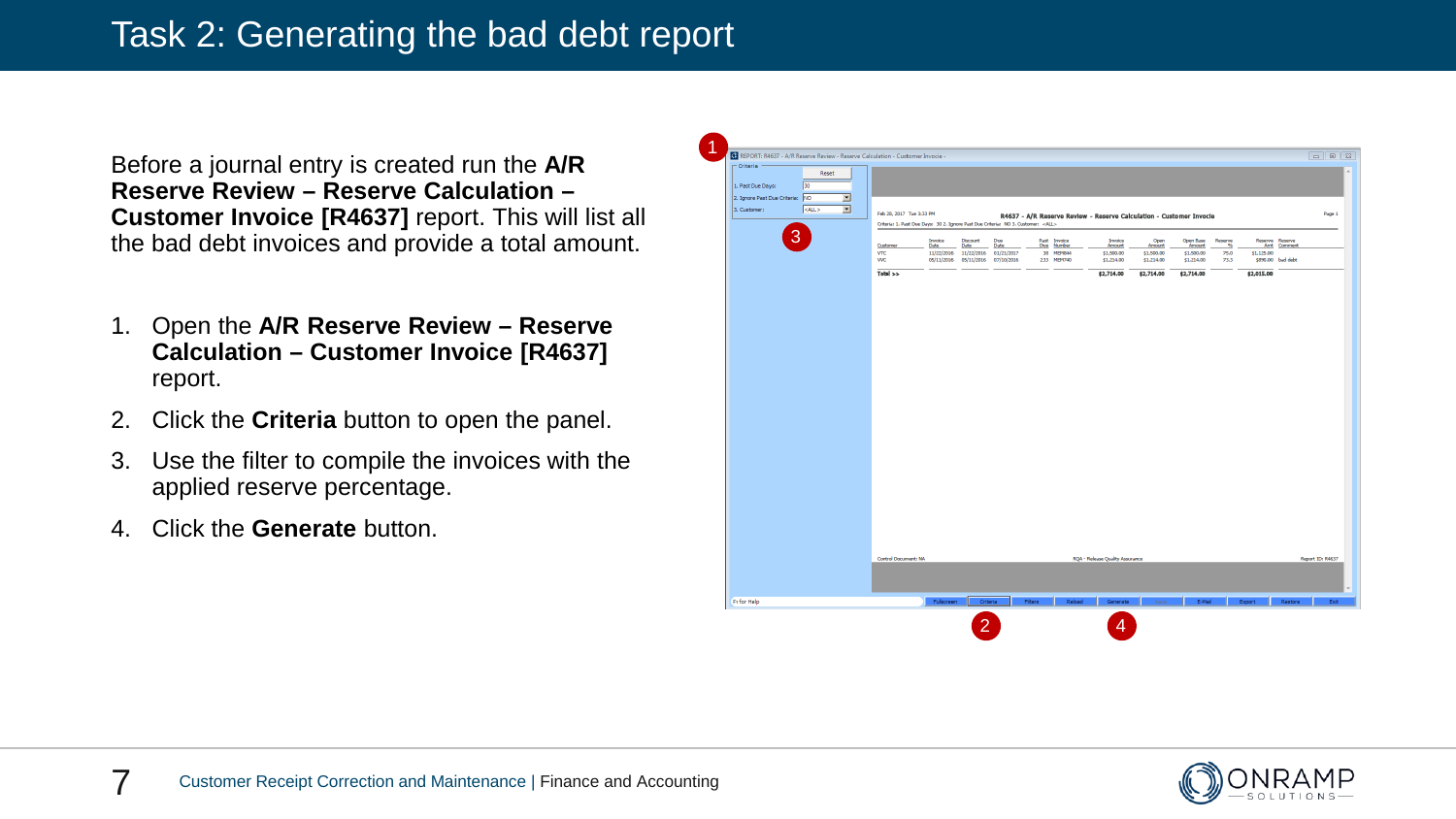The allocation of the debt reserve needs to be logged in the accounting journal using the specific GL code for an **Allowance for Doubtful Accounts**.

It should be noted that adding the journal entry does not write of the debt from your books since the invoice balance is still showing on A/R.

Open the **Journal Entry [S1519]** screen.

- 1. Click **Add** in the bottom menu.
- 2. Type in a **Comment** "*Setting up a bad debt allowance*".
- 3. Click **OK**.



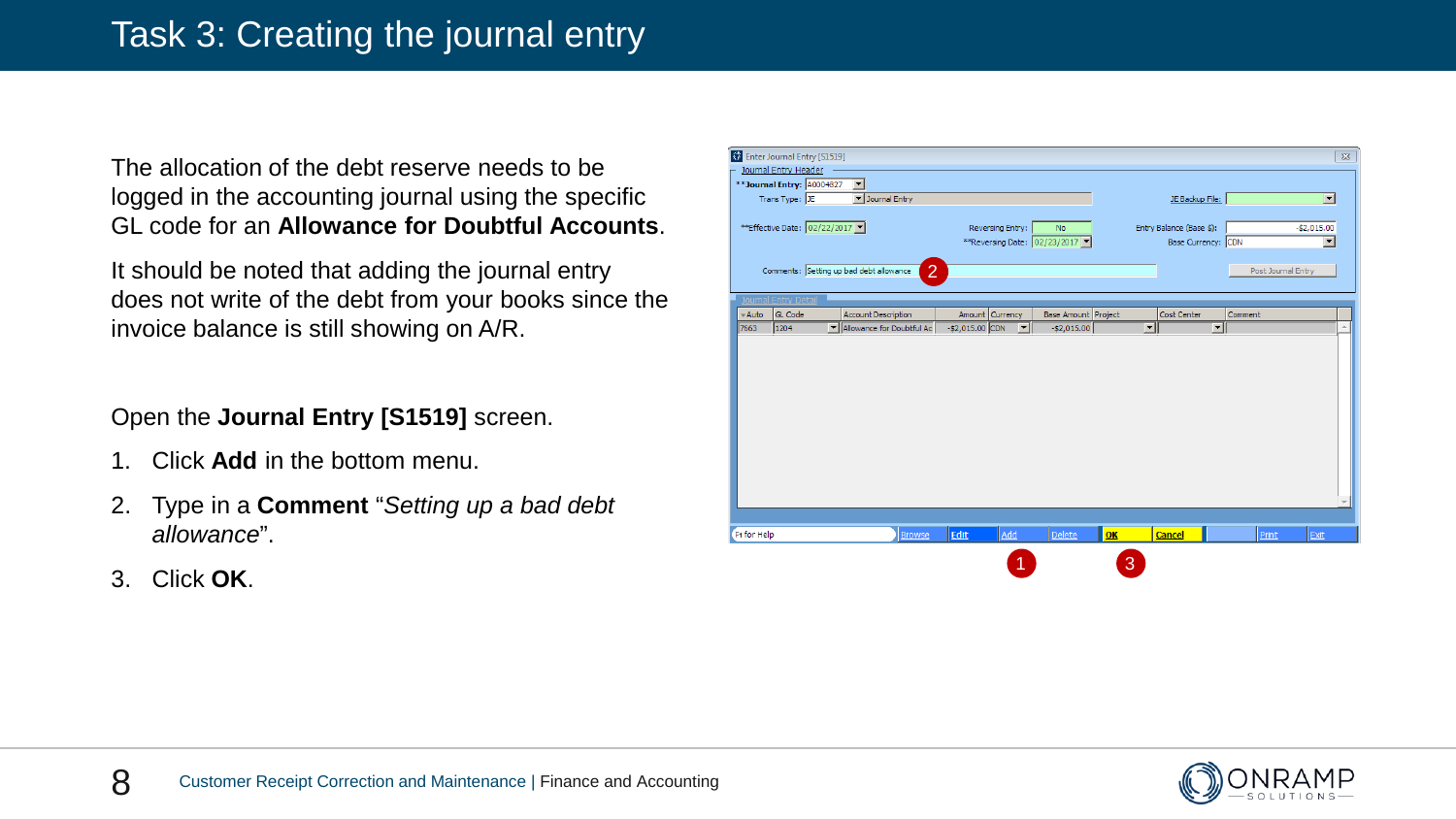## Task 4: Adding journal entry details

- 4. Click the **Journal Entry Detail** frame.
- 5. Click **Add** in the bottom menu.
- 6. Select the **GL Code** for "*Allowance for Doubtful Account*" from the drop down menu.
- 7. Enter the negative amount of debt. This amount should match the total from the **A/R Reserve Review – Reserve Calculation – Customer Invoice [R4637]** report.
- 8. Click **OK**.



![](_page_8_Picture_7.jpeg)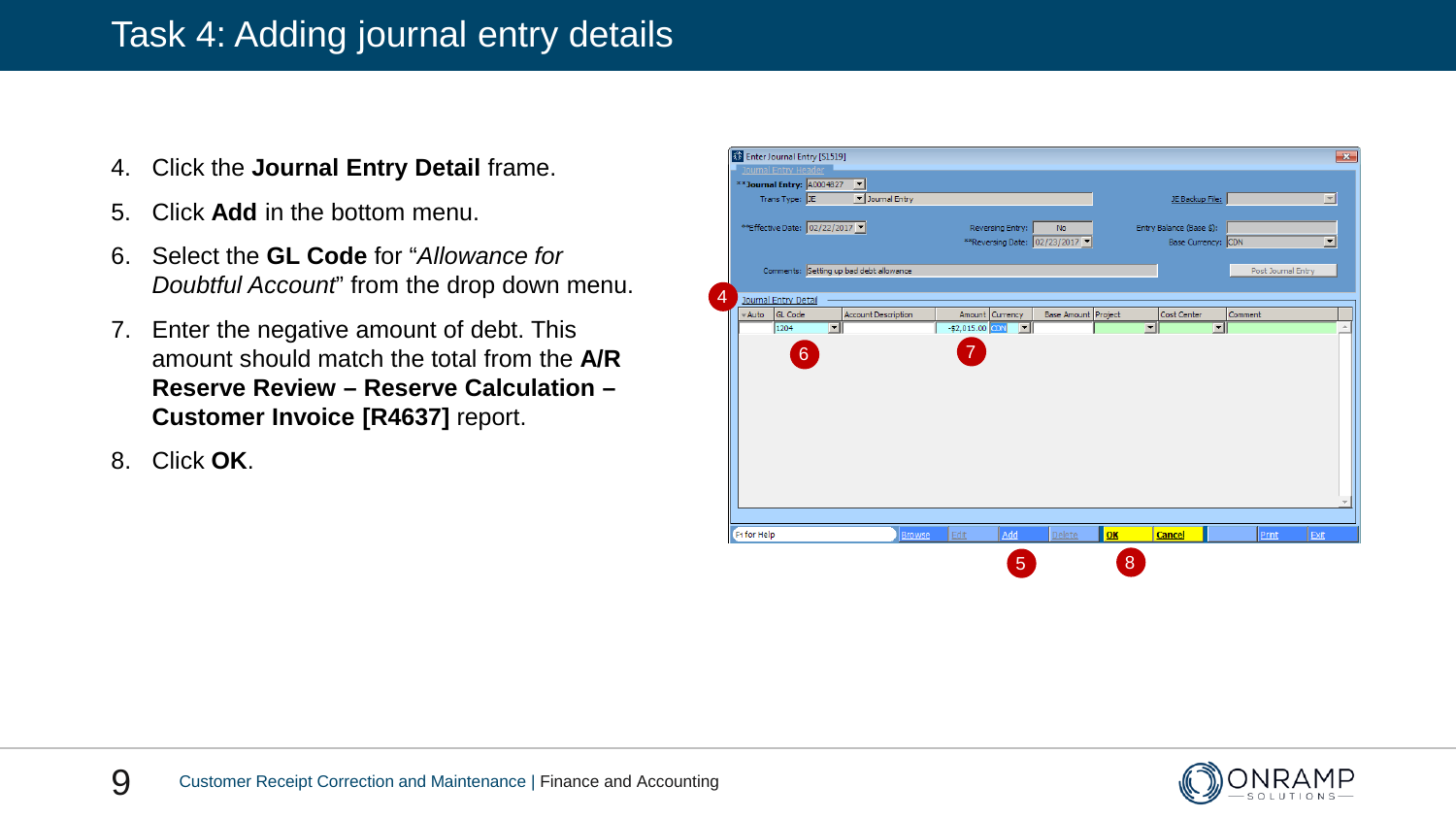## Task 4: Adding journal entry details

- 9. Add another line item for the bad debt amount, click **Add** in the bottom menu
- 10. Select the **GL Code** for *"Bad Debt"* from the drop down menu.
- 11. Enter the **Amount**.
- 12. Click **OK**.

|             | <b>S2</b> Enter Journal Entry [S1519] |                                         |                  |                     |                              |                        |                          |                     |                    | $\overline{\mathbf{x}}$  |
|-------------|---------------------------------------|-----------------------------------------|------------------|---------------------|------------------------------|------------------------|--------------------------|---------------------|--------------------|--------------------------|
|             | Journal Entry Header                  |                                         |                  |                     |                              |                        |                          |                     |                    |                          |
|             | **Journal Entry: A0004827             | ╶╶                                      |                  |                     |                              |                        |                          |                     |                    |                          |
|             | Trans Type: JE                        | $\blacktriangleright$ Journal Entry     |                  |                     |                              |                        | JE Backup File:          |                     |                    | $\vert \nabla$           |
|             |                                       |                                         |                  |                     |                              |                        |                          |                     |                    |                          |
|             | **Effective Date: 02/22/2017          |                                         |                  | Reversing Entry:    | No                           |                        | Entry Balance (Base \$): |                     |                    | $-$2,015.00$             |
|             |                                       |                                         |                  |                     | **Reversing Date: 02/23/2017 |                        | Base Currency: CDN       |                     |                    | $\overline{\phantom{a}}$ |
|             |                                       |                                         |                  |                     |                              |                        |                          |                     |                    |                          |
|             |                                       | Comments: Setting up bad debt allowance |                  |                     |                              |                        |                          |                     | Post Journal Entry |                          |
|             |                                       |                                         |                  |                     |                              |                        |                          |                     |                    |                          |
|             | Journal Entry Detail                  |                                         |                  |                     |                              |                        |                          |                     |                    |                          |
| $\div$ Auto | <b>GL Code</b>                        | <b>Account Description</b>              |                  | Amount Currency     | Base Amount Project          |                        | Cost Center              | Comment             |                    |                          |
| 7664        | 1204                                  | Allowance for Doubtful Acc              | $-52,015.00$ CDN |                     | $-52,015.00$                 |                        |                          |                     |                    |                          |
|             | $\vert \textbf{v} \vert$<br>7625      |                                         | \$2,015.00 CDN   | $\vert \cdot \vert$ |                              |                        | ⊡∥                       | $\vert \cdot \vert$ |                    |                          |
|             |                                       |                                         |                  |                     |                              |                        |                          |                     |                    |                          |
|             | 10                                    |                                         | $\overline{11}$  |                     |                              |                        |                          |                     |                    |                          |
|             |                                       |                                         |                  |                     |                              |                        |                          |                     |                    |                          |
|             |                                       |                                         |                  |                     |                              |                        |                          |                     |                    |                          |
|             |                                       |                                         |                  |                     |                              |                        |                          |                     |                    |                          |
|             |                                       |                                         |                  |                     |                              |                        |                          |                     |                    |                          |
|             |                                       |                                         |                  |                     |                              |                        |                          |                     |                    |                          |
|             |                                       |                                         |                  |                     |                              |                        |                          |                     |                    |                          |
|             |                                       |                                         |                  |                     |                              |                        |                          |                     |                    |                          |
|             |                                       |                                         |                  |                     |                              |                        |                          |                     |                    |                          |
|             |                                       |                                         |                  |                     |                              |                        |                          |                     |                    |                          |
|             |                                       |                                         |                  |                     |                              |                        |                          |                     |                    |                          |
|             |                                       |                                         |                  |                     |                              |                        |                          |                     |                    |                          |
| F1 for Help |                                       | <b>Browse</b>                           | Edit             | Add                 | Delete                       | $\overline{\text{OK}}$ | <b>Cancel</b>            |                     | Print              | Exit                     |
|             |                                       |                                         |                  |                     |                              |                        |                          |                     |                    |                          |
|             |                                       |                                         |                  | 9                   |                              | 12                     |                          |                     |                    |                          |
|             |                                       |                                         |                  |                     |                              |                        |                          |                     |                    |                          |

![](_page_9_Picture_6.jpeg)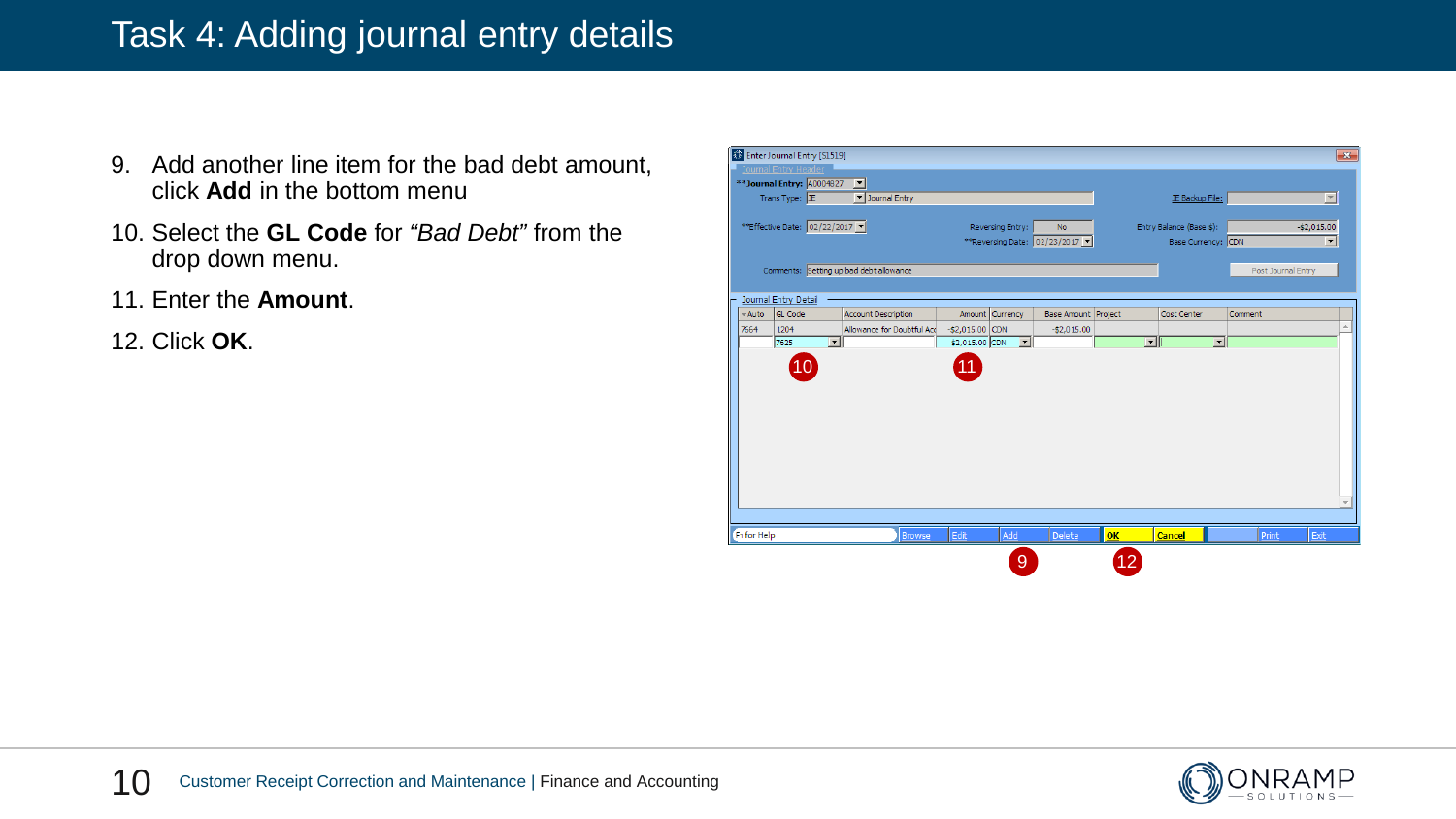FINANCE AND ACCOUNTING

## CREATING THE BAD DEBT RECEIPT

![](_page_10_Picture_2.jpeg)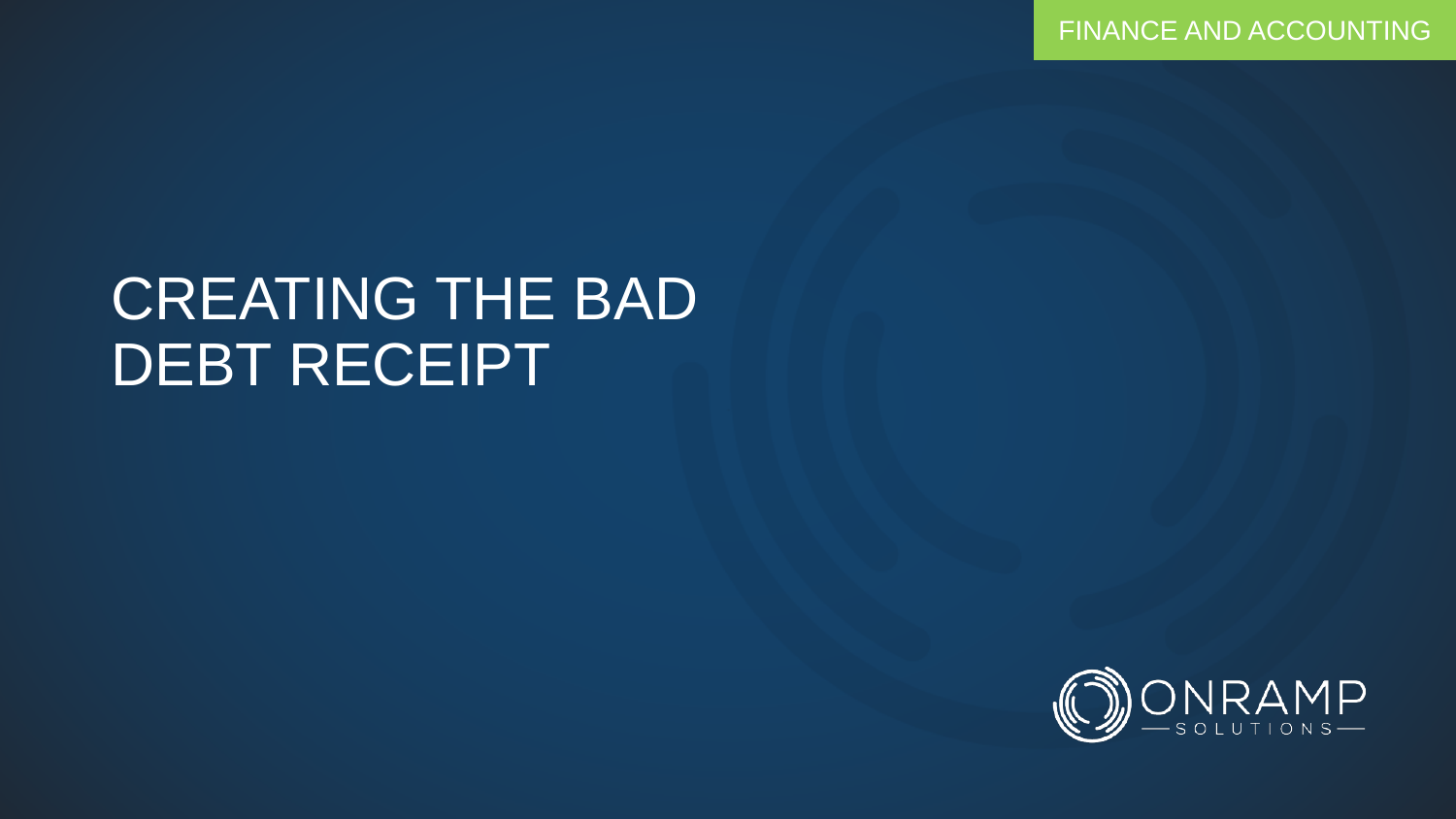### Task 5: Creating the receipt

#### Open the **Customer Receipt Maintenance [S1056]** screen.

- 1. Select the **Customer** that the bad debt invoices belong to.
- 2. Click **Add** in the bottom menu.
- 3. In the **Our Receipt Ref** field type in a description referring to writing off the bad debt.
- 4. Enter a **Commen**t stating why this action was taken.
- 5. Click **OK**.
- 6. Click on the **Customer Receipt Detail** frame.
- 7. In **Browse** mode click on the **Show Open Invoices** button.

|                              | Customer Receipt Header     | Customer Receipt Maintenance [S1056] |                                   |     |                               |                      |                      |                         |                    | $\overline{\mathbb{Z}}$  |
|------------------------------|-----------------------------|--------------------------------------|-----------------------------------|-----|-------------------------------|----------------------|----------------------|-------------------------|--------------------|--------------------------|
|                              | Customer: VVC               | 1                                    | <b>VOLVO TRUCKS NORTH AMERICA</b> |     |                               |                      |                      | Credit Terms:           |                    | $\overline{\phantom{0}}$ |
|                              | △ Our Receipt Ref           | Customer Rec. Ref                    | <b>Bank</b>                       |     | Receipt Date                  | Account              |                      | **Receipt Value:        |                    | \$0.00                   |
|                              |                             |                                      | <b>TD</b>                         |     | 04/07/2016                    | 731229               |                      | Amt Applied:<br>A       |                    |                          |
|                              | Writing off bad debt        |                                      | <b>TD</b>                         |     | $\boxed{2}$ 03/01/2017        | $\frac{1}{2}$ 731229 | $\blacktriangledown$ | Amt Remaining:          |                    |                          |
|                              |                             |                                      |                                   |     |                               |                      |                      | Currency:               |                    | $\overline{\phantom{0}}$ |
|                              |                             |                                      |                                   |     |                               |                      |                      | Bank GL Acct: 1001      |                    | $\overline{\phantom{1}}$ |
|                              | CR Filename:                |                                      | $\vert \textbf{v} \vert$          |     | **Effective Date: 03/01/2017  |                      |                      |                         |                    |                          |
|                              | $\overline{4}$<br>Comments: |                                      |                                   |     | <sup>esp</sup> ay Method: EFT |                      |                      |                         | Finalize           |                          |
|                              |                             |                                      |                                   |     |                               |                      |                      |                         |                    |                          |
|                              | Customer Receipt Detail     |                                      |                                   |     |                               |                      |                      |                         |                    |                          |
| $\overline{\mathsf{y}}$ Type | Invoice                     | <b>GL</b> Code                       |                                   |     | Open Bal                      | Amt Cleared          | Disc Taken           | Amt Paid                | Lock               |                          |
|                              |                             |                                      |                                   |     |                               |                      |                      |                         |                    |                          |
|                              |                             |                                      |                                   |     |                               |                      |                      |                         |                    |                          |
|                              |                             |                                      |                                   |     |                               |                      |                      |                         |                    |                          |
|                              |                             |                                      |                                   |     |                               |                      |                      |                         |                    |                          |
|                              |                             |                                      |                                   |     |                               |                      |                      |                         |                    |                          |
|                              |                             |                                      |                                   |     |                               |                      |                      |                         |                    |                          |
|                              |                             |                                      |                                   |     | Supp.Doc File:                |                      |                      |                         |                    |                          |
|                              |                             |                                      |                                   |     | Invoice Filename:             |                      |                      | $\overline{\mathbf{v}}$ |                    |                          |
|                              | Comments:                   |                                      |                                   |     |                               |                      |                      | 7                       | Show Open Invoices |                          |
|                              |                             |                                      |                                   |     |                               |                      |                      |                         |                    |                          |
|                              |                             |                                      |                                   |     |                               |                      |                      |                         |                    |                          |
| Fi for Help                  |                             | <b>Browse</b>                        | Edit                              | Add | Delete                        | OK                   | <b>Cancel</b>        |                         | Print              | Exit                     |

![](_page_11_Picture_10.jpeg)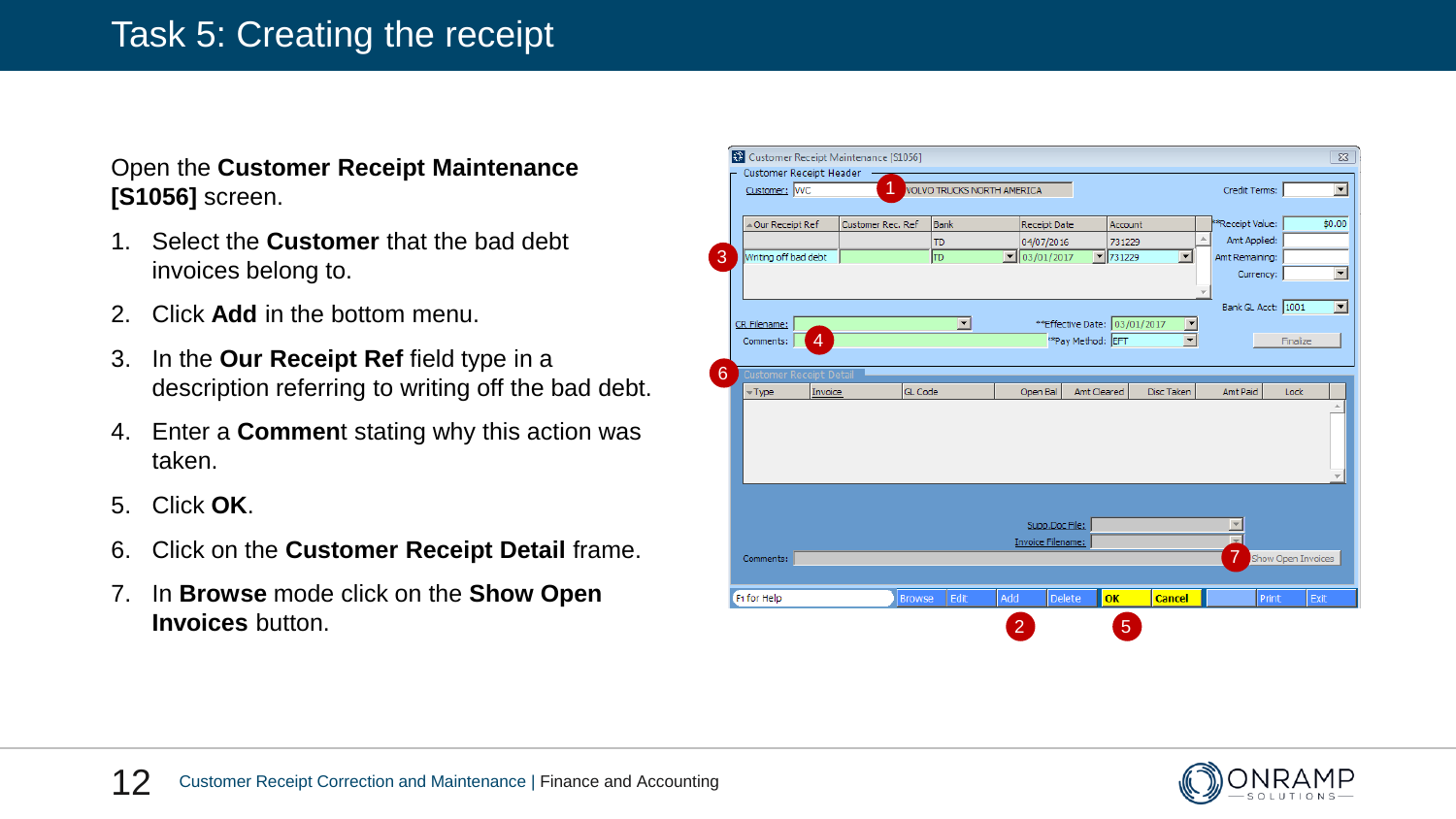## Task 6: Selecting the invoice to apply the receipt

- 8. Select the invoice by clicking the **Select** field.
- 9. Click the **Add to Receipt** button.

| Select Open Customer Invoices [S1570]               |                     |                      |                                          |                                        |                 |               |                                                        |            |              | $-x$ |
|-----------------------------------------------------|---------------------|----------------------|------------------------------------------|----------------------------------------|-----------------|---------------|--------------------------------------------------------|------------|--------------|------|
| Select Invoices                                     |                     |                      |                                          |                                        |                 |               |                                                        |            |              |      |
| Customer (Inv To): VVC                              |                     |                      | VIOLVO TRUCKS NORTH AMERICA              |                                        |                 |               |                                                        |            |              |      |
| Customer (Ship To): <all></all>                     |                     |                      | ▼ Select All Records                     |                                        |                 |               |                                                        | Select All |              |      |
| Invoices From: 01/01/2000                           |                     | $\blacktriangledown$ | To:                                      | 02/22/2017<br>$\overline{\phantom{a}}$ |                 |               |                                                        |            |              |      |
| Invoice Type: <all></all>                           |                     |                      | $\blacktriangleright$ Select All Records |                                        | Total Selected: |               | \$1,214.00                                             |            | Deselect All |      |
| Invoice Number: <all></all>                         |                     |                      | $\blacktriangleright$ Select All Records |                                        |                 |               |                                                        |            |              |      |
|                                                     |                     |                      |                                          |                                        |                 |               |                                                        |            |              |      |
| $\overline{\mathbf{v}}$ Invoice                     | <b>Invoice Date</b> |                      | <b>Invoice Type</b>                      | <b>Invoice Total</b>                   |                 |               | Open Balance   Matched                                 | Select     |              |      |
| MEM740                                              | 05/11/2016          | ▼IM                  | $\blacktriangledown$                     | \$1,214,00                             |                 | \$1,214.00    |                                                        | 8<br>×     |              | ▲    |
| <b>MEM860</b>                                       | 12/23/2016          |                      | M                                        | \$70,000.00                            |                 | \$70,000.00   |                                                        |            |              |      |
| <b>MEM861</b>                                       | 12/23/2016          |                      | M                                        | \$98,750.00                            |                 | \$98,750.00   |                                                        |            |              |      |
| <b>MEM865</b>                                       | 12/23/2016          |                      | M                                        | \$90,000.00                            |                 | \$90,000.00   |                                                        |            |              |      |
| <b>MEM866</b>                                       | 12/23/2016          |                      | M                                        | \$145,000.00                           |                 | \$145,000.00  |                                                        |            |              |      |
| <b>MEM880</b>                                       | 01/20/2017          |                      | M                                        | \$30,795.00                            |                 | \$30,795.00   |                                                        |            |              |      |
| <b>MEM881</b>                                       | 01/20/2017          |                      | M                                        | \$31,515.00                            |                 | \$31,515.00   |                                                        |            |              |      |
| <b>MEM891</b>                                       | 02/15/2017          |                      | M                                        | \$28,715.00                            |                 | \$28,715.00   |                                                        |            |              |      |
| <b>MEM892</b>                                       | 02/15/2017          |                      | M                                        | \$28,715.00                            |                 | \$28,715.00   |                                                        |            |              |      |
| <b>MEM893</b>                                       | 02/15/2017          |                      | M                                        | $-528,715.00$                          |                 | $-528,715.00$ |                                                        |            |              |      |
| <b>MEM895</b>                                       | 02/16/2017          |                      | M                                        | $-584,437.00$                          |                 | $-584,437,00$ |                                                        |            |              |      |
| <b>MEM896</b>                                       | 02/16/2017          |                      | M                                        | \$110,877.00                           |                 | \$110,877.00  |                                                        |            |              | ▼    |
| Discount Date: 05/11/2016<br>Due Date: 07/10/2016 ▼ |                     |                      | Invoice Filename: MEM740.pdf             |                                        | 9               |               | Receipt Number: Writing off bad debt<br>Add to Receipt |            | Cancel       |      |
| F <sub>1</sub> for Help                             |                     | <b>Browse</b>        | Edit                                     | Add<br>Delete                          | OK              | Cancel        |                                                        | Print      | Exit         |      |

![](_page_12_Picture_4.jpeg)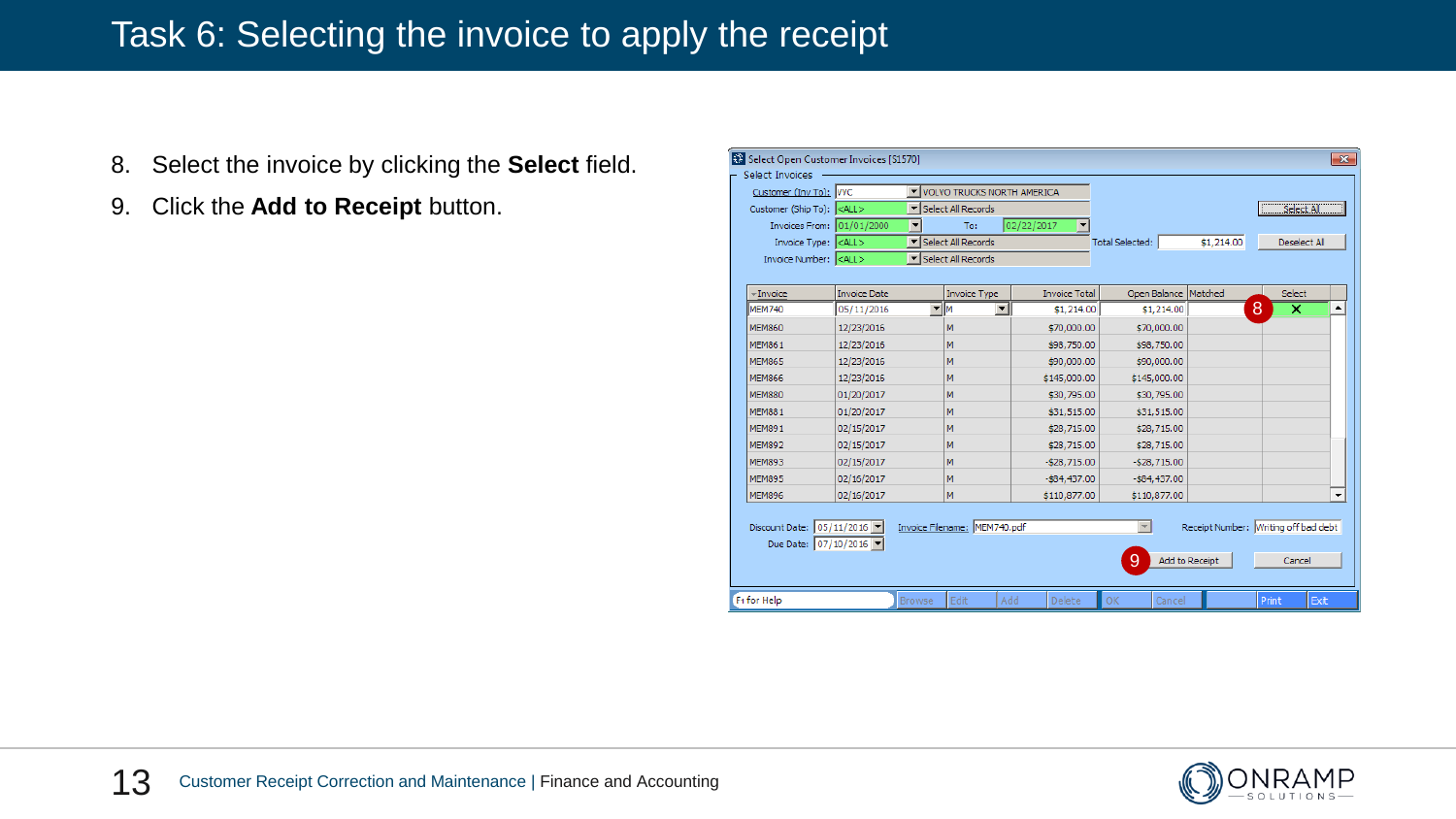Now that the reserve is no longer needed it can be clear it off the company books. If you take it off the total receivables you need to take it off the allowances as well.

- 10. Click on the **Customer Receipt Detail** frame.
- 11. Click **Edit** in the bottom menu.
- 12. Enter the amount that you allocated as a reserve in the **Amount Cleared** field.
- 13. Click **OK**.

Run the **A/R Reserve Review – Reserve Calculation – Customer Invoice [R4637]** report again if needed to see the amount that was allocated.

| Customer: VVC           |                             |                      |                | VOLVO TRUCKS NORTH AMERICA |     |                         |                               |                      |                          |          | Credit Terms: Net60 |                    | ⊡            |
|-------------------------|-----------------------------|----------------------|----------------|----------------------------|-----|-------------------------|-------------------------------|----------------------|--------------------------|----------|---------------------|--------------------|--------------|
|                         |                             |                      |                |                            |     |                         |                               |                      |                          |          |                     |                    |              |
| △Our Receipt Ref        |                             | Customer Rec. Ref    |                | Bank                       |     | Receipt Date            |                               | Account              |                          |          | *Receipt Value:     |                    | \$0.00       |
| Writing off bad debt    |                             | Writing off bad debt |                | <b>ITD</b>                 |     | $\mathbf{I}$ 03/01/2017 |                               | $\frac{1}{2}$ 731229 | −∥                       | $\Delta$ | Amt Applied:        |                    | \$1,214.00   |
|                         |                             |                      |                | <b>TD</b>                  |     | 04/07/2016              |                               | 731229               |                          |          | Amt Remaining:      |                    | $-$1,214.00$ |
|                         |                             |                      |                |                            |     |                         |                               |                      |                          |          | Currency: CDN       |                    | 회            |
|                         |                             |                      |                |                            |     |                         |                               |                      |                          |          |                     |                    |              |
|                         |                             |                      |                |                            |     |                         |                               |                      |                          |          | Bank GL Acct: 1001  |                    | 그            |
| CR Filename:            |                             |                      |                | $\vert \nabla \vert$       |     |                         | **Effective Date: 03/01/2017  |                      | $\overline{\phantom{a}}$ |          |                     |                    |              |
| Comments:               |                             |                      |                |                            |     |                         | <sup>**</sup> Pay Method: EFT |                      |                          |          |                     | Finalize           |              |
|                         |                             |                      |                |                            |     |                         |                               |                      |                          |          |                     |                    |              |
| Customer Receipt Detail |                             |                      |                |                            |     |                         |                               |                      |                          |          |                     |                    |              |
| $-$ Type                | Invoice                     |                      | <b>GL</b> Code |                            |     | Open Bal                | Amt Cleared                   |                      | Disc Taken               |          | Amt Paid            | Lock               |              |
|                         | $\blacktriangledown$ MEM740 |                      | 1201           | $\blacksquare$             |     | \$1,214.00              |                               | 89 <sub>0</sub>      | \$0.00                   |          | \$1,214.00          | No                 | A            |
|                         |                             |                      |                |                            |     |                         |                               |                      |                          |          |                     |                    |              |
|                         |                             |                      |                |                            |     |                         |                               |                      |                          |          |                     |                    |              |
|                         |                             |                      |                |                            |     |                         |                               |                      |                          |          |                     |                    |              |
|                         |                             |                      |                |                            |     |                         | $ 12\rangle$                  |                      |                          |          |                     |                    |              |
|                         |                             |                      |                |                            |     |                         |                               |                      |                          |          |                     |                    |              |
|                         |                             |                      |                |                            |     |                         |                               |                      |                          |          |                     |                    |              |
|                         |                             |                      |                |                            |     |                         |                               |                      |                          |          |                     |                    |              |
|                         |                             |                      |                |                            |     |                         |                               |                      |                          |          |                     |                    |              |
|                         |                             |                      |                |                            |     | Supp.Doc File:          |                               |                      |                          |          |                     |                    |              |
|                         |                             |                      |                |                            |     |                         | Invoice Filename: MEM740.pdf  |                      |                          |          |                     |                    |              |
|                         |                             |                      |                |                            |     |                         |                               |                      |                          |          |                     |                    |              |
| Comments:               |                             |                      |                |                            |     |                         |                               |                      |                          |          |                     | Show Open Invoices |              |
| Fi for Help             |                             |                      | <b>Browse</b>  | Edit                       | Add |                         | Delete                        | OK                   | <b>Cancel</b>            |          | Print               |                    | Exit         |

![](_page_13_Picture_8.jpeg)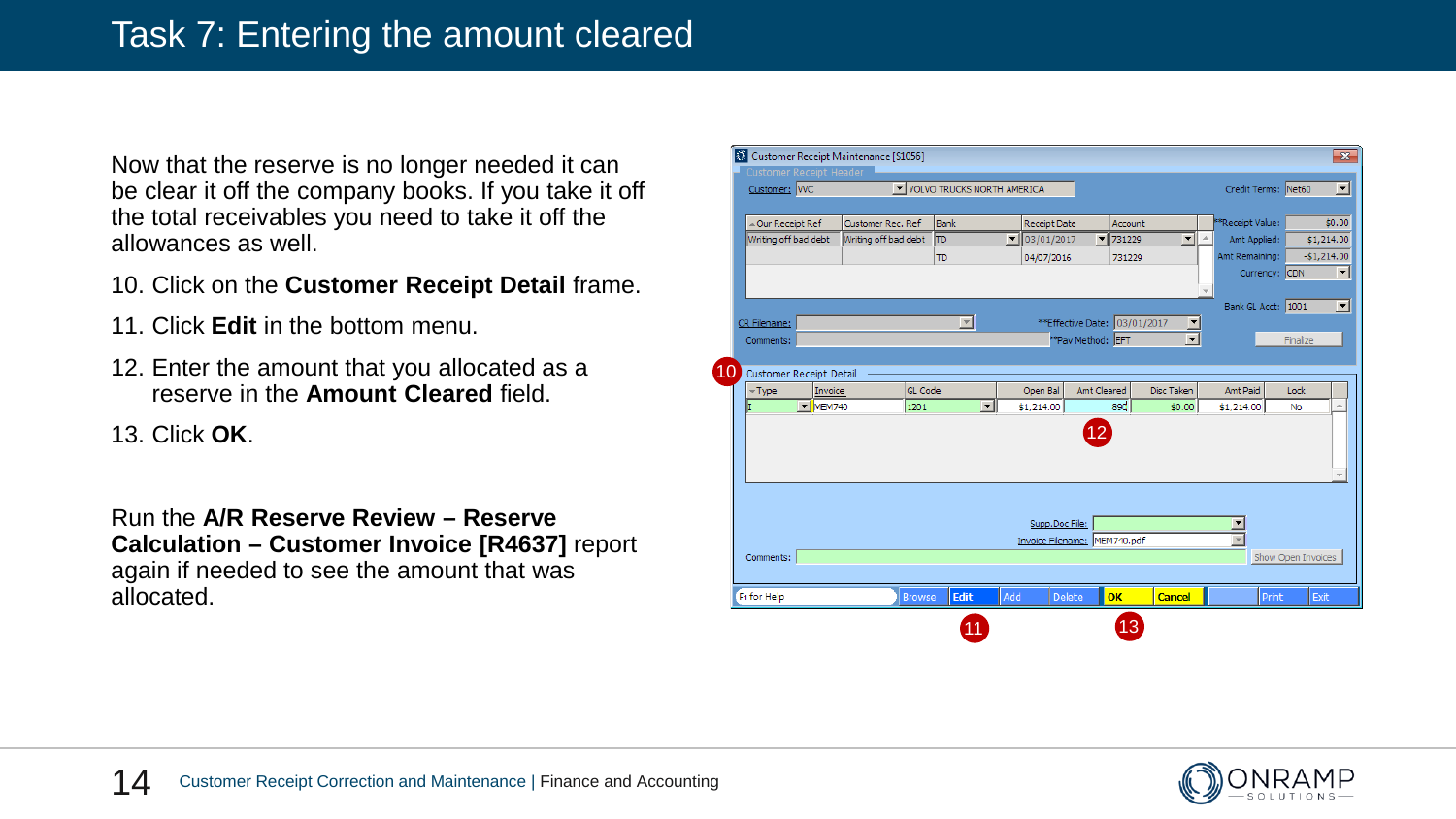### Task 8: Removing the allowance

- 14. Click **Add** in the bottom menu.
- 15. Select **N** for the **Non A/R Receipt**.
- 4. Select the **GL Code** for "*Allowance for Doubtful Account*" from the drop down menu.
- 14. Enter the negative amount in the **Amount Cleared** field.
- 15. Click **OK**.

|                                | Customer Receipt Header |                      |                |                            |     |                                   |                               |                      |                      |                     |                    |                |
|--------------------------------|-------------------------|----------------------|----------------|----------------------------|-----|-----------------------------------|-------------------------------|----------------------|----------------------|---------------------|--------------------|----------------|
| Customer: VVC                  |                         |                      |                | VOLVO TRUCKS NORTH AMERICA |     |                                   |                               |                      |                      | Credit Terms: Net60 |                    | $\blacksquare$ |
|                                |                         |                      |                |                            |     |                                   |                               |                      |                      |                     |                    |                |
| ▲Our Receipt Ref               |                         | Customer Rec. Ref    |                | <b>Bank</b>                |     | <b>Receipt Date</b>               |                               | Account              |                      | **Receipt Value:    |                    | \$0.00         |
| Writing off bad debt           |                         | Writing off bad debt |                | <b>ITD</b>                 |     | $\boxed{\blacksquare}$ 03/01/2017 |                               | $\frac{1}{2}$ 731229 | О                    | Amt Applied:        |                    | \$890.00       |
|                                |                         |                      |                | <b>TD</b>                  |     | 04/07/2016                        |                               | 731229               |                      | Amt Remaining:      |                    | $-$890.00$     |
|                                |                         |                      |                |                            |     |                                   |                               |                      |                      | Currency: CDN       |                    | 囯              |
|                                |                         |                      |                |                            |     |                                   |                               |                      |                      |                     |                    |                |
|                                |                         |                      |                |                            |     |                                   |                               |                      |                      | Bank GL Acct: 1001  |                    | ⊡              |
| CR Filename:                   |                         |                      |                | $\vert \nabla \vert$       |     |                                   | ** Effective Date: 03/01/2017 |                      | $\frac{1}{\sqrt{2}}$ |                     |                    |                |
| Comments:                      |                         |                      |                |                            |     |                                   | **Pay Method: EFT             |                      |                      |                     | Finalize           |                |
|                                |                         |                      |                |                            |     |                                   |                               |                      |                      |                     |                    |                |
| Customer Receipt Detail        |                         |                      |                |                            |     |                                   |                               |                      |                      |                     |                    |                |
| $-Type$                        | Invoice                 |                      | <b>GL</b> Code |                            |     | Open Bal                          | Amt Cleared                   |                      | <b>Disc Taken</b>    | Amt Paid            | Lock               |                |
| I                              | <b>MEM740</b>           |                      | 1201           |                            |     | \$1,214.00                        |                               | \$890.00             | \$0.00               | \$890.00            | <b>No</b>          |                |
| lΝ<br>$\overline{\phantom{a}}$ |                         |                      | 1204           | ▼                          |     |                                   |                               | $-890$               | 0.00                 |                     | <b>No</b>          |                |
| (15)                           |                         |                      |                | 16                         |     |                                   | 17                            |                      |                      |                     |                    |                |
|                                |                         |                      |                |                            |     |                                   |                               |                      |                      |                     |                    |                |
|                                |                         |                      |                |                            |     |                                   |                               |                      |                      |                     |                    |                |
|                                |                         |                      |                |                            |     |                                   |                               |                      |                      |                     |                    |                |
|                                |                         |                      |                |                            |     |                                   |                               |                      |                      |                     |                    |                |
| Project:                       |                         |                      |                |                            |     | Supp.Doc File:                    |                               |                      |                      |                     |                    |                |
| Cost Center:                   |                         |                      |                |                            |     | Invoice Filename:                 |                               |                      |                      |                     |                    |                |
| Comments:                      |                         |                      |                |                            |     |                                   |                               |                      |                      |                     | Show Open Invoices |                |
|                                |                         |                      |                |                            |     |                                   |                               |                      |                      |                     |                    |                |
|                                |                         |                      |                | Edit                       | Add |                                   | Delete                        | OK                   | <b>Cancel</b>        | Print               |                    | Exit           |
| Fi for Help                    |                         |                      | <b>Browse</b>  |                            |     |                                   |                               |                      |                      |                     |                    |                |

![](_page_14_Picture_7.jpeg)